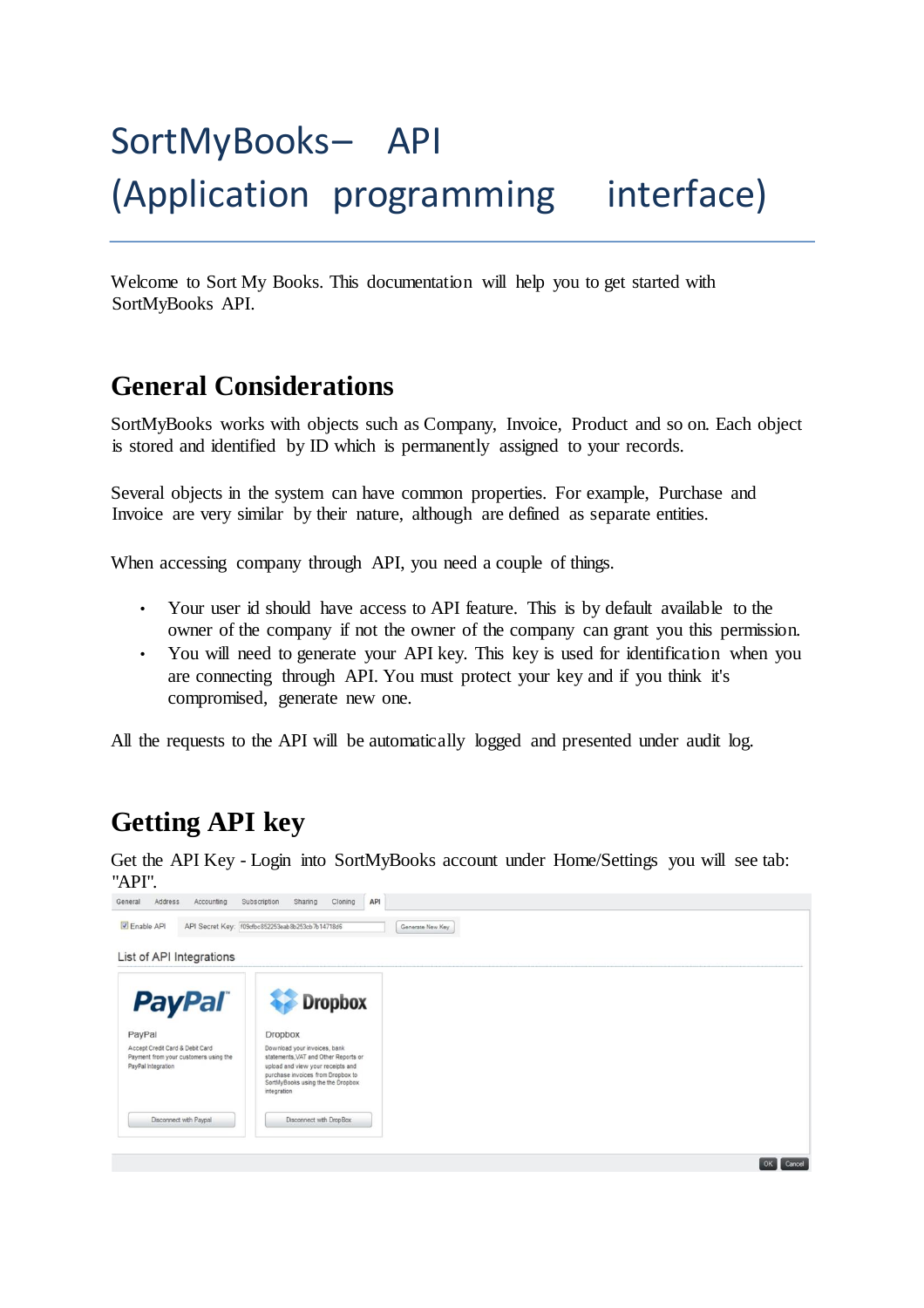There you will be able to generate yourself a hash key as well as enable API use for your account. Hash is a substitute for both username and password therefore must be kept in secret.

**Getting Started** 

If you are not familiar with SOAP, then probably JSON would be easier to start. Clicking on this URL: https://sortmybooksonline.com/api/json/company/list will provide with a sample form with all the possibly input options

#### **JSON RESTful access**

To use this API you will only need to send HTTP POST data to a specific URL and the resulting response will be passed back in JSON format. If no POST data has been sent, you will be presented with the HTML form where you can manually specify values. This can simplify your testing.

The URL is constructed by starting with https://sortmybooksonline.com/api/json/ and appending name of the entity you wish to work.

#### **Calling JSON APIs**

Each JSON call is determined by "type" and "operation". For example "type" may be "product" and "operation" might be "list".

Each combination of type and operation can have it's own set of arguments. The URL is formed like this:

https://sortmybooksonline.com/api/json/product/list

Where "product" and "list" may be substituted as needed. All the additional data is passed through POST data. If "hash" argument is not pased in POST data, the request will not be executed and the URL will return a sample HTML form with fields.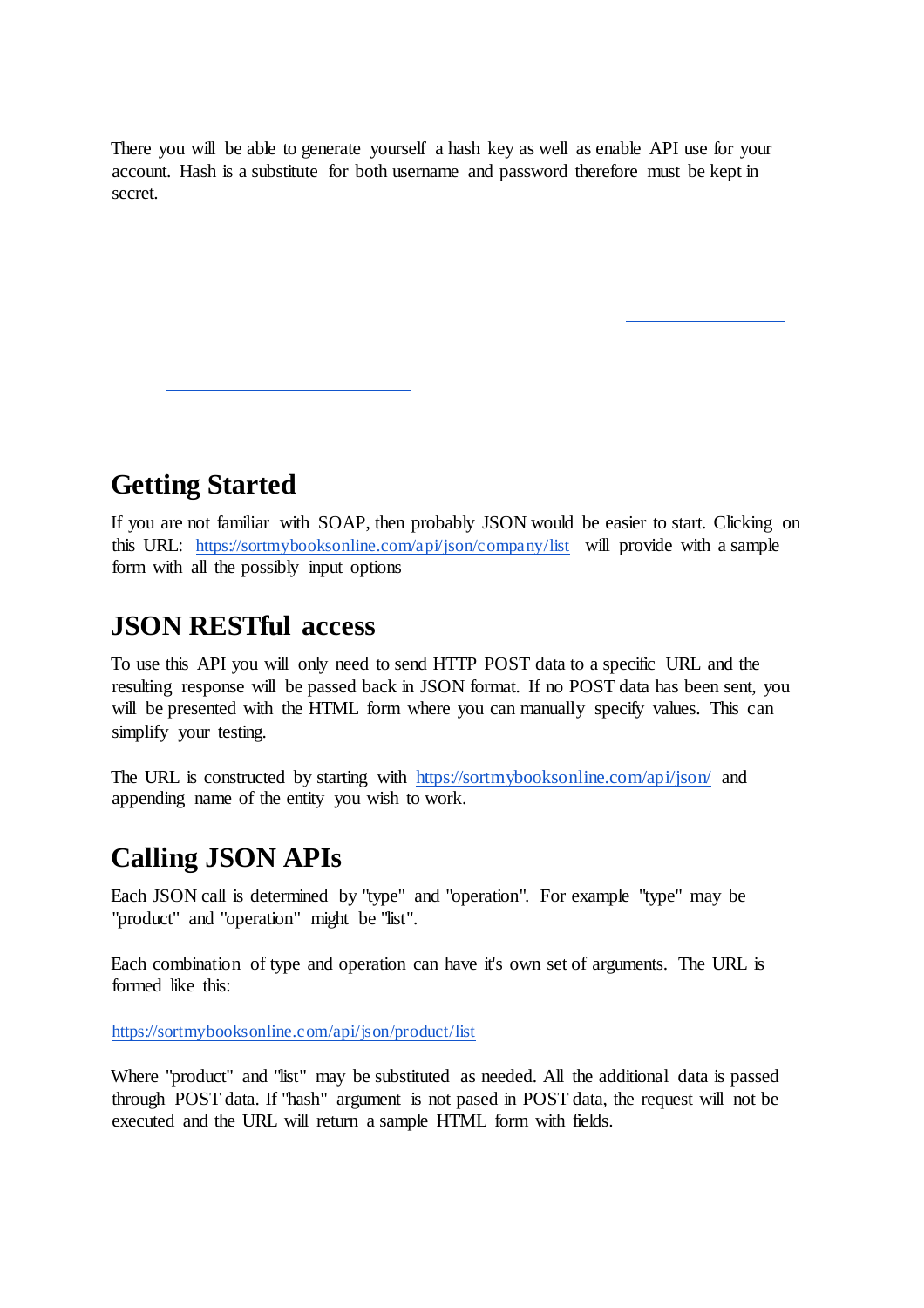This form is a easy way to test API. You can simply fill in fields and have them sent to the API. Your remote calls should be identical to that.

A full list of types and available operations can be viewed using this link: https://sortmybooksonline.com/api/json/

## **Hard and Soft referencing**

Each object has its unique ID in the system; however you can also use soft referencing. For example you can use invoice's "Reference" number instead of ID with invoices. Similarly you can use name of the product or service.

You must be aware that while Hard references can never be changed (only deleted), soft references can be changed by user.

## **Standard Operations**

Some operations may exist for different types, possibly with slight differences. For example, product/list is very similar to service/list. Below is the list of operations which are available for almost any type (hash means associative array):

| describe | array of<br>hashes | Describes object type returning typical list of fields, their types and<br>captions.                                           |
|----------|--------------------|--------------------------------------------------------------------------------------------------------------------------------|
| list     | array of<br>hashes | Each hash describes one entry in the system. Field keys match fields<br>as returned by "describe". Some fields may be omitted. |
| read     | hash               | Returns all record data for object specified by id or key.                                                                     |
| update   | hash               | Updates record with new values. Returns all record data after it have<br>been updated.                                         |
| delete   | boolean            | deletes specified record. Returns true or false. Attempt to delete<br>nonexistant record will produce error                    |
| add      | hash               | Creates new entry. Returns all record data after it have been added.                                                           |
| readall  | array of<br>hashes | Returns all record data for object specified by filter (ref_no,<br>doc_date, is_cn). Enable only in sale and purchase types.   |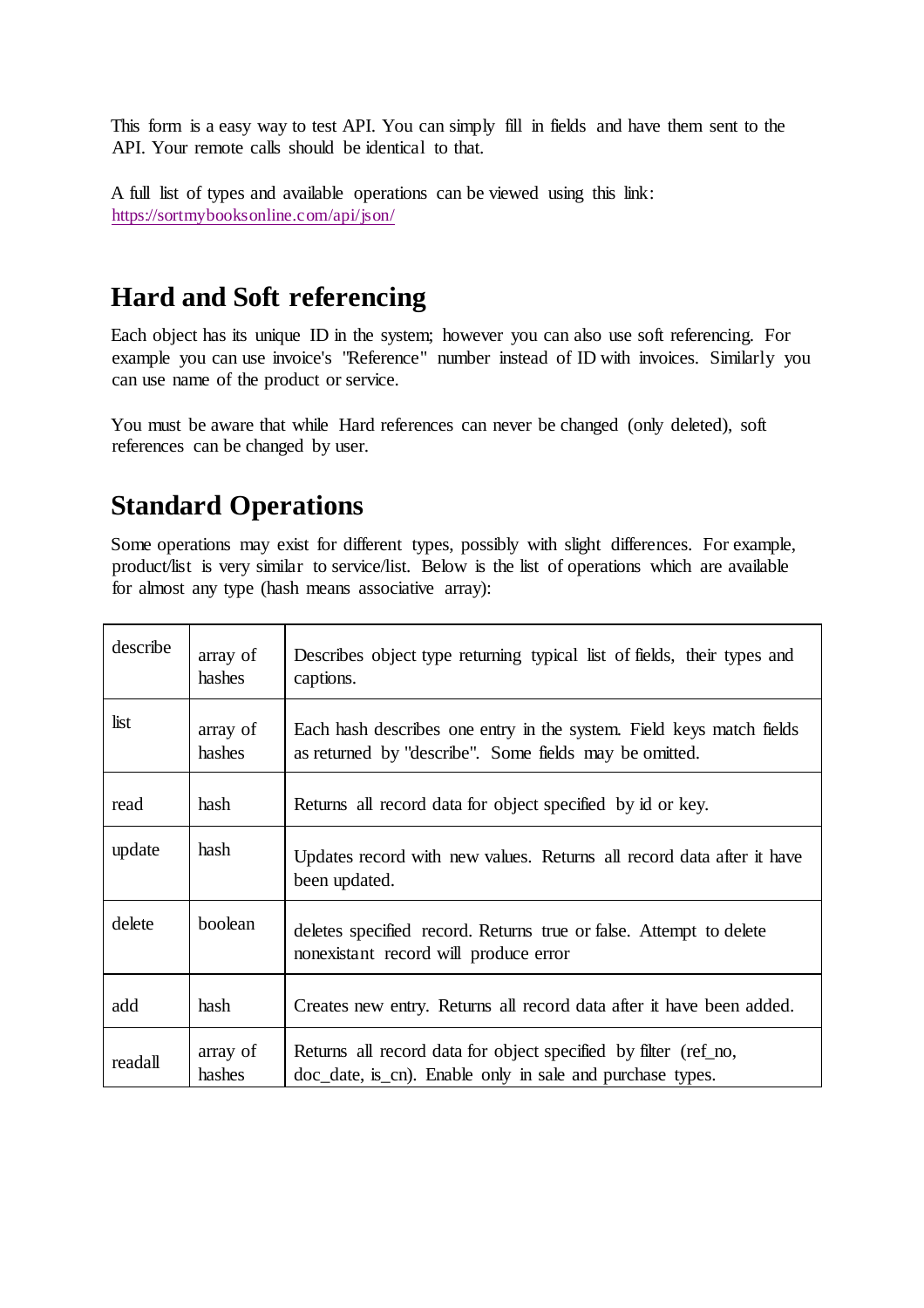## **System selection**

API can operate with multiple company data. The company is identified through field "system\_id" which often is present. All the requests require "system\_id" to be passed along.

# **Error Handling**

If request cannot be processed, exception is raised. In this case, request will not return valid JSON data but will rather return an error message. Sample error message would look like this:

Exception\_JsonApi\_Auth: Authentication hash is invalid.

A first token can be used to identify and classify the error, the rest is human-readable error message. Below are classifications of errors starting with Exception\_JsonApi\_

| <b>Process</b> | <b>Root Cause</b>                                                                                                                                                            | <b>Fix</b>               |
|----------------|------------------------------------------------------------------------------------------------------------------------------------------------------------------------------|--------------------------|
| Auth           | Authentication mechanism couldn't match your hash against any<br>existing ones. Hash might have been changed or API might have<br>been turned off.                           | Fix hash                 |
| Usage          | Use of arguments is incorrect. Make sure arguments are type<br>correctly.                                                                                                    | Check your<br>code       |
| Validation     | Argument values did not pass validation. Make sure that you use<br>proper format for all the types.                                                                          | Check your<br>code       |
| Logic          | Problem with Sort My Books logic. You might be trying to edit<br>reconciled payment or delete service which is in use. It's safe to<br>report error description to the user. | Report to<br>user        |
| Permission     | Insufficient permissions for operation.                                                                                                                                      | not sure                 |
| Fault          | Problem in SortMyBooks. Something happened what shouldn't<br>have happened.                                                                                                  | Report to<br>our support |

Note:-

- 1) Ensure that your company is using a valid credit card. If your credit card expires, API will stop working too.
- 2) API wouldn't also work until the sign-up wizard is completed properly.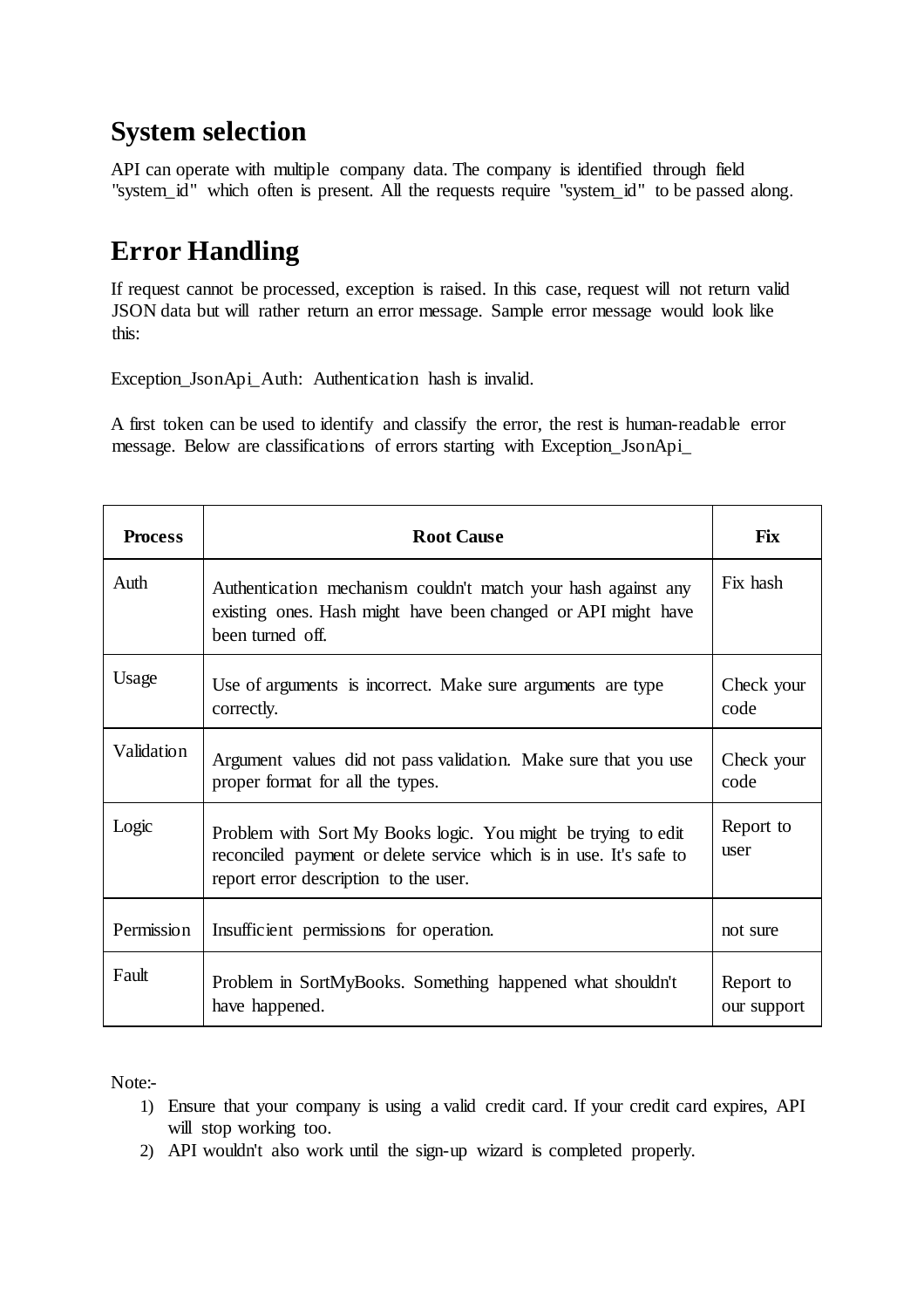# **Definition of entities**

When you call "describe" command, it returns list of fields and additional information as detailed in the table below:

| name     | string                                                                                                              | System-name of the field. Defined in<br>low-case English letters with<br>underscores.                         |
|----------|---------------------------------------------------------------------------------------------------------------------|---------------------------------------------------------------------------------------------------------------|
| type     | one of "int", "sting", "date", "datetime",<br>"money", "real", "numeric", "text",<br>"boolean", "reference", "list" | Defines type of the field. Additional<br>types may be introduced, so if field has<br>unknown type, ignore it. |
| caption  | string                                                                                                              | Human-readable label for the field.                                                                           |
| editable | boolean                                                                                                             | Can this field be changed?                                                                                    |

All entities will always have "id" column. ID will never change for particular record and it is numeric.

# **Definition of types**

Type as described in previous table can have different values. This is further explained in the next table:

| <b>Type</b> | <b>Example in JSON</b> | <b>Notes</b>                                       |
|-------------|------------------------|----------------------------------------------------|
| int         | 42                     |                                                    |
| string      | "Hello World"          | Maximum length is 250                              |
| date        | "2010-06-20"           | yyyy-mm-dd GMT                                     |
| datetime    | "2010-02-20 21:42:53"  | yyyy-mm-dd hh-mm-ss GMT                            |
| money       | 29932.29               | Can be negative                                    |
| real        | 23.2889                | rational number with finite decimal representation |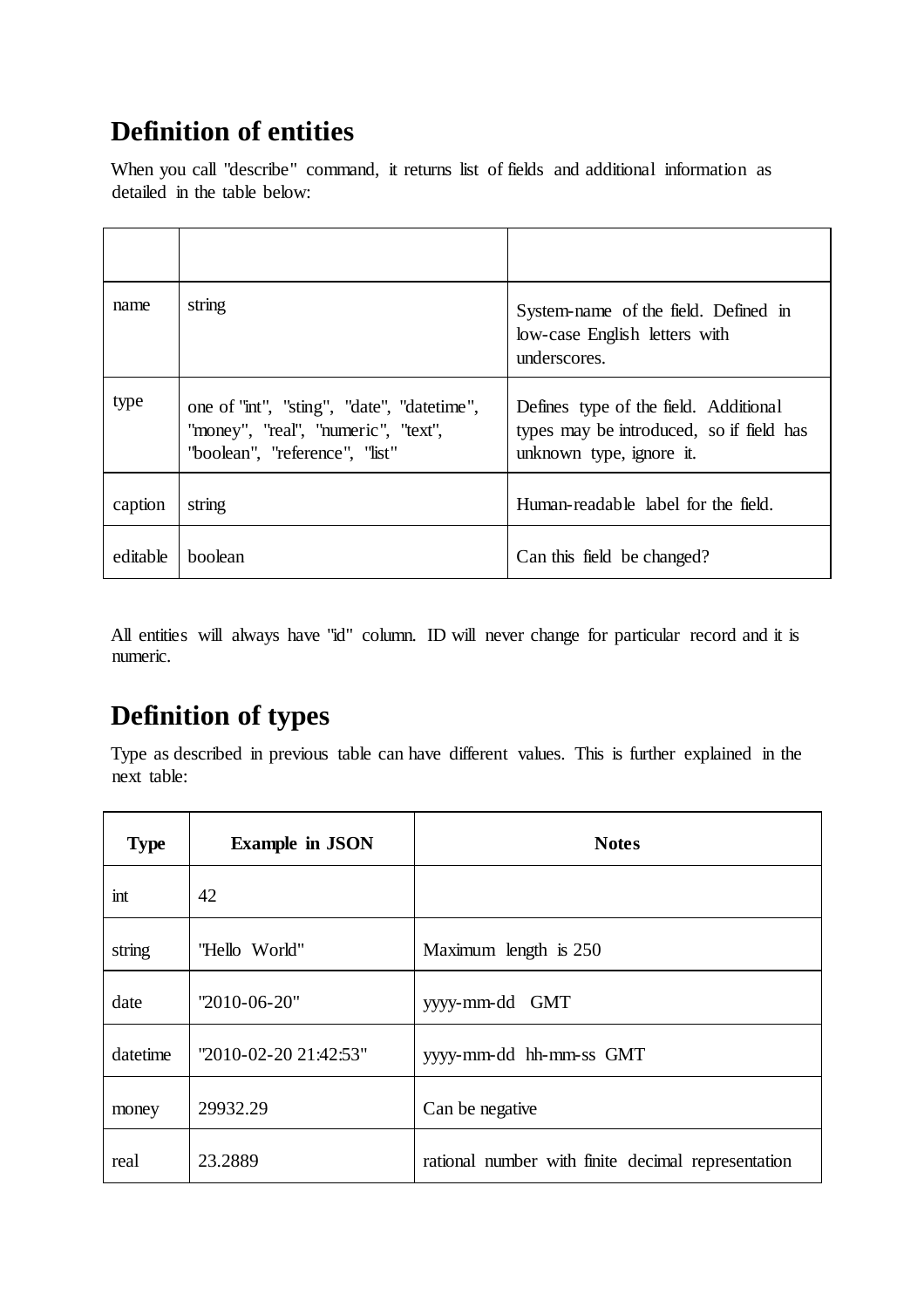| numeric   | 2993                                           | Integer. can be negative.                                                                         |
|-----------|------------------------------------------------|---------------------------------------------------------------------------------------------------|
| text      | "Hello World Hello World<br>Hello World Hello" | String with maximum length of 64,000 characters.                                                  |
| boolean   | true                                           | Either true or false                                                                              |
| reference | 2833                                           | points to ID of different entity                                                                  |
| list      | "cash"                                         | Value, one of pre-defined list such as "cash" and<br>"invoice" for company VAT calculation basis. |
| json      | ${\text{``is\_cn'':''Y''}}$                    | Valid json string                                                                                 |

## **Understanding types**

SortMyBooks consists of many types of entities such as invoices, purchases, payments, products, vat periods, reconciliations etc. Those types are organised hierarchically. For example there is internal type "document" which is used as a base for invoices, payments, transfers etc. Invoice type is used and extended by "sales" and "purchase" invoices.

# **Support**

Email us your questions and suggestions on support@sortmybooks.com or better still log your ticket using https://sortmybooks.zendesk.com/forums and we will get back to you within 24hours with a response.

# **Future expansion of API**

When enabling API, always make sure that user's email is specified correctly. When any major change will be introduced in API, all the users with enabled API will be notified.

Minor changes such as addition of new types, introduction of new fields or new operations may not be announced. Your software must properly ignore unrecognized data or handle it generically.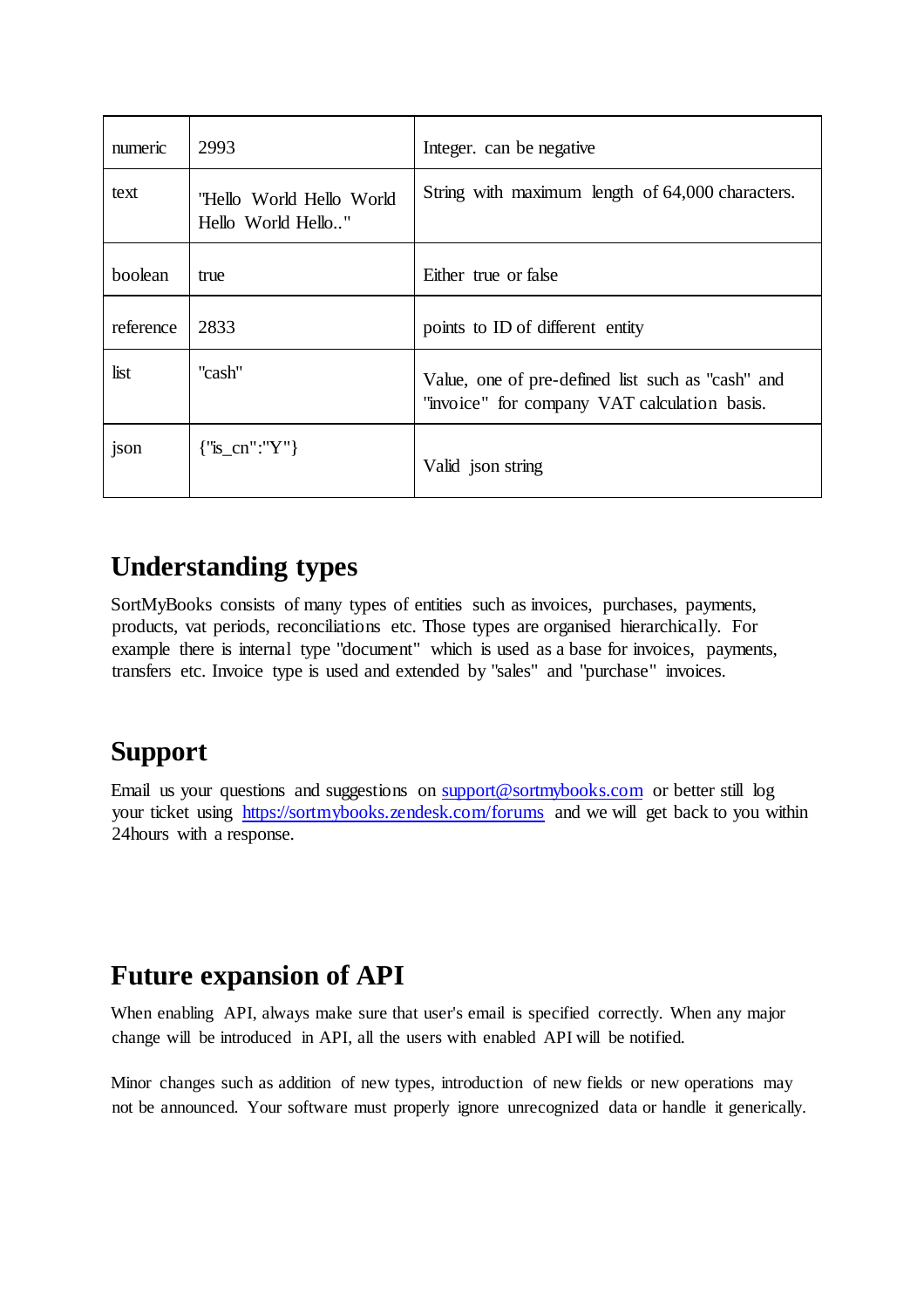# **Sample Code:**

## **Sample post call for customer add:**

```
<?php 
$data=array( 
'hash'=>she can get it from home>settings>api key 
'system_id'=>system_id, 
'legal_name'=>'Test Customer', 
'vat_registered'=>'Y', 
'job_id'=>job_id,//https://sortmybooksonline.com/api/json/job/list 
'currency_id'=>1,//https://sortmybooksonline.com/api/json/currency/list 
'country_id'=>1,//https://sortmybooksonline.com/api/json/country/list 
'payee_id'=>5,//1 => Supplier,2=>Employee,3=>Sub-Contractor, 4 => Other(supplier), 5 => Customer, 6 => 
Principal Contractor, 8 => Other(client) 
); 
/* 
NB: I am only adding the mandatory fields other fields can be added as required 
*/ 
$url='https://sortmybooksonline.com/api/json/client/add';; 
$ch = curl_init();curl_setopt($ch, CURLOPT_URL,$url); curl_setopt($ch, 
CURLOPT_POST, true); curl_setopt($ch, 
CURLOPT_POSTFIELDS,$data); 
curl_setopt($ch, CURLOPT_RETURNTRANSFER, true);
$result=curl_exec($ch); curl_close($ch);
echo "result:<pre>";
print_r($result=json_decode($result,true));
2<sub>></sub>
```
# **Sample post call for invoice add:**

/\*adding invoice is a two step process

1) create the main invoice

2) adding lines to it.

\*/

//adding main invoice(mandatory data)

//all the data are only sample data

//lets add sales invoice

\$data\_invoice\_main=array(

'hash'=>'abcd1234',//get it from settings api section

'system\_id'=>111,//get it from https://sortmybooksonline.com/api/json/company/list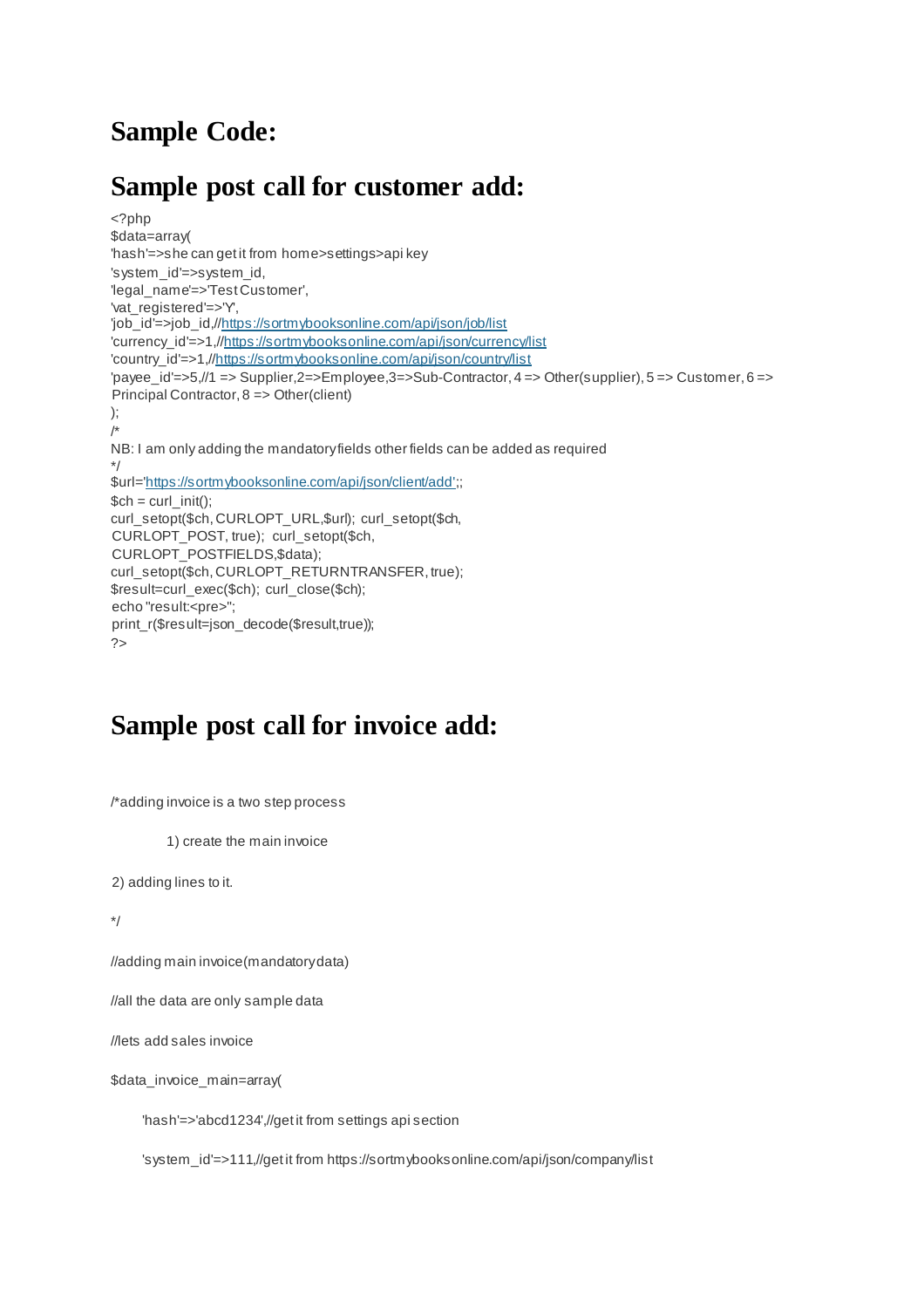'ref\_no'=>'test invoice from API',// invoice no as you want

'contractor\_to'=>9793,//get it from https://sortmybooksonline.com/api/json/client/list

'currency\_id'=>1,//not mandatory, needed when creating foreign currency invoice

'exchange\_rate',//not mandatory, needed when creating foreign currency invoice

'doc\_date'=>'2013-07-17',//invoice date

'due\_date'=>'2013-08-17',//invoice due date

'nominal\_id'=>30739//should not be a parent nominal, https://sortmybooksonline.com/api/json/nominal/list

);

\$url='https://sortmybooksonline.com/api/json/sale/add';

 $$ch = curl_init()$ ;

curl\_setopt(\$ch, CURLOPT\_URL,\$url);

curl\_setopt(\$ch, CURLOPT\_POST, true); curl\_setopt(\$ch,

CURLOPT\_POSTFIELDS,\$data\_invoice\_main); curl\_setopt(\$ch,

CURLOPT\_RETURNTRANSFER, true);

\$result=curl\_exec(\$ch); curl\_close(\$ch);

\$result=json\_decode(\$result,true);

//adding invoice line(mandatory data)

\$data\_invoice\_line=array(

'hash'=>'abcd1234',//get it from settings api section

'system\_id'=>111,

'dochead\_id'=>\$result['response'],//id which is generated in main invoice